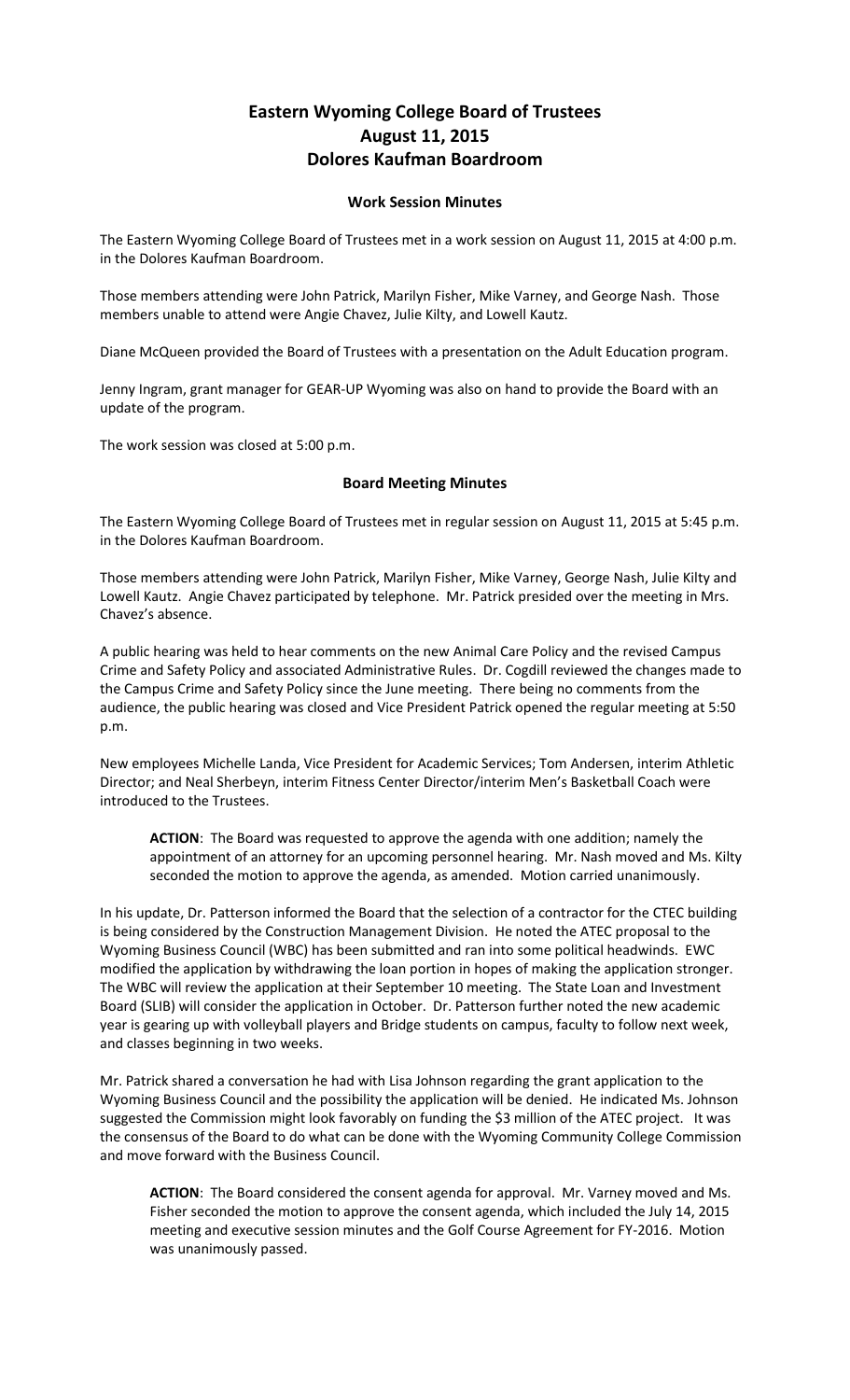**ACTION**: The financial report was presented by Mr. Laher. Keith Jarvis and Clyde Woods presented the projects update. A motion was made by Trustee Kautz to approve the financial report, as presented. Mr. Varney seconded and the motion was unanimously passed.

**ACTION**: Dr. Cogdill requested the Trustees approve the revisions to Board Policy 2.2 Campus Crime and Security on final reading. The proposed change updates the policy and removes outdated language. Dr. Cogdill noted he has been working closely with Kelley Pearson from Hickey and Evans on this policy and the new administrative rules. Mr. Varney moved to approve Board Policy 2.2 Campus Crime and Security on final reading; second by Ms. Kilty. Motion carried unanimously.

**ACTION**: Dr. Patterson requested the Board approve the new Animal Care Policy. The policy gives a general statement of position and compliance, defines terms, and outlines responsibilities and procedures for all employees involved in animal care and use. It also establishes and defines EWC's Institutional Animal Care and Use Committee. Ms. Kilty moved and Mr. Nash seconded the motion to approve on final reading the new Board Policy 6.10 Animal Care Policy, as presented. Motion carried unanimously.

ACTION: The Board was requested to approve the Lancer Club Agreement for FY-16. Discussion ensued regarding the agreement. Following the discussion, Ms. Kilty moved to approve the document as currently stated and be strengthened at a later date; Ms. Fisher seconded. The motion passed with Mr. Varney and Mr. Kautz opposing.

**ACTION**: The Board was requested to ratify Change Order #5 for the Lancer Hall Expansion project. The change relates to a deduction of \$2,500 for work that was deleted from the project. Ms. Fisher moved to ratify the change order; second by Mr. Varney. Motion carried unanimously.

Newly appointed advisory member Jim Willox provided the Board of Trustees with an update on the 6<sup>th</sup> penny tax, and the loan Converse County and EWC made to balance the budget for the Douglas Campus construction. Mr. Willox noted the  $6<sup>th</sup>$  penny tax will expire September 30<sup>th</sup>. In addition, he stated the County is projected to over collect approximately \$1.2 million and that may reduce EWC's loan repayment period.

Tom McDowell stated in his Human Resources update that custodian Shawn Boisse had resigned effective July 31, 2015.

The office of Academic Services and Student Services provided updates of their areas.

Ms. Kimberly Russell, Director of Institutional Research presented the Spring 2015 Enrollment Summary. The Summary indicated the Spring 2015 headcount decreased 15.1% and the Full Time Equivalent (FTE) decreased 7.9%. Full-time headcount was down 67 students and part-time headcount was down 46 students resulting in a total decrease of 113 students. The number of students who attended EWC for the first time in Spring 2015 was down 46 full-time students and up 64 part-time students. The number of students who had attended EWC anytime prior to Spring 2015 was down 46 full-time students and down 110 part-time students. Goshen County was down 54 full-time students and down 100 part-time students, and Outreach decreased by 13 full-time students and increased by 54 part-time students. Goshen County FTE decreased by 95.96 FTE, and Outreach increased by 2.08 FTE. Outreach accounted for 43.4% and Goshen County accounted for 56.6% of the FTE.

In addition, Ms. Russell presented the Annual Enrollment Comparison Summary for 2014-2015. The annual headcount for 2014-15 decreased by 311 students for a 7.3% decrease in the total number of students enrolled. The annual full-time enrollment decreased by 90 students, and the annual part-time enrollment decreased by 221 students. Outreach had an increase of 32 students and Goshen County had a decrease of 343 students. The annualized Full Time Equivalent (FTE) for 2014-15 decreased by 169.24 FTE. Goshen County had a decrease of 181.13 FTE, and Outreach had an increase of 12.47 FTE. Outreach represented 44.4% of total FTE.

The Board was provided with the annual Hathaway Report for 2014-2015. The Hathaway Scholarship was awarded to 150 EWC students for a total Hathaway Scholarships distribution of \$288,609 during the 2014-2015 year.

The Board was informed the Institutional Research Office had submitted the Wyoming Department of Education Remediation Study (WDE-679) report to the Wyoming Department of Education. This is the